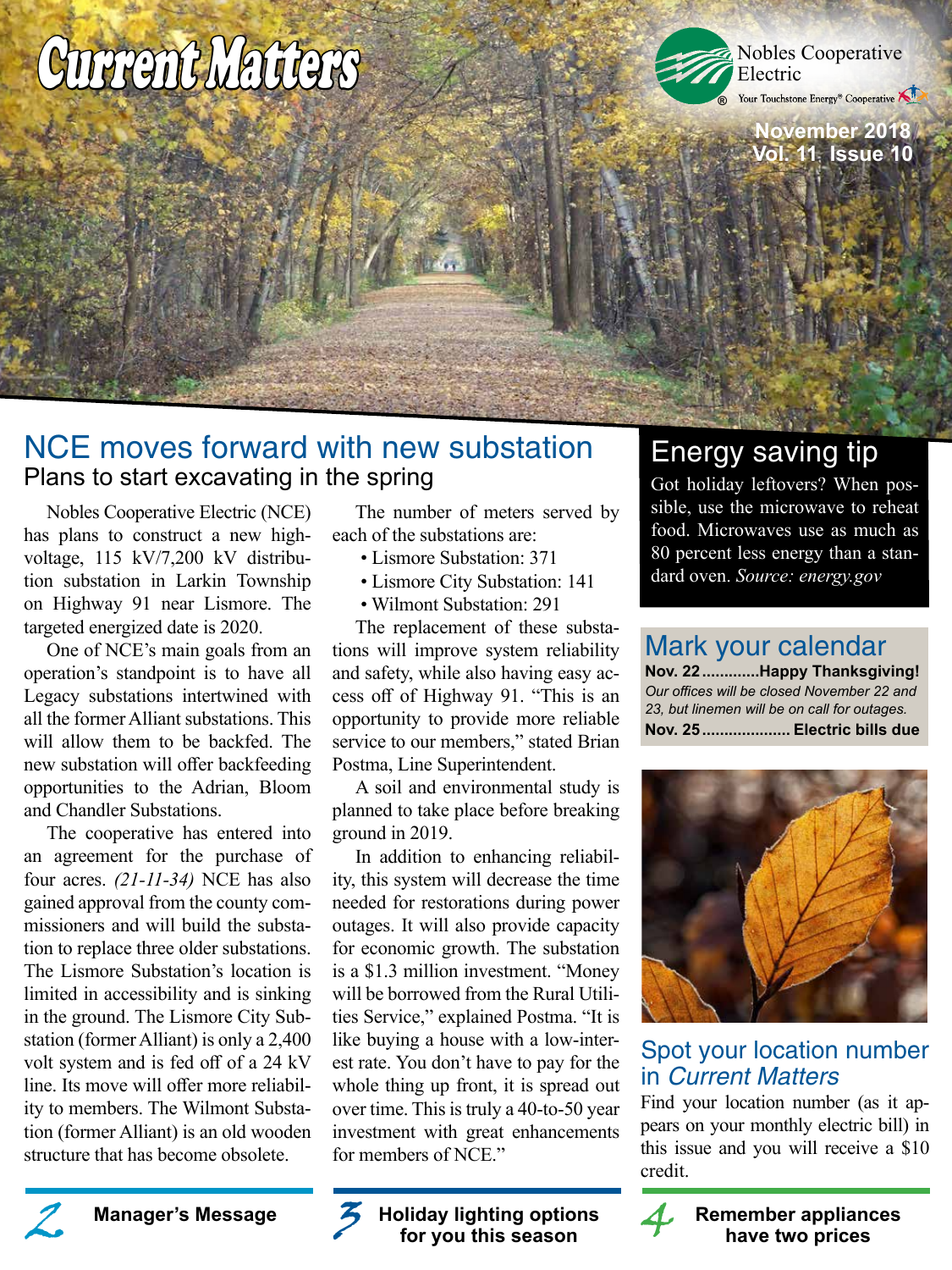



A word from your General Manager *Adam Tromblay*

## We're thankful for your membership

"Feeling gratitude and not expressing it is like wrapping a present and not giving it."

In the spirit of this quote by author William Arthur Ward, I'd like to take this opportunity to express my gratitude for your membership in our electric cooperative. Because of your connection to NCE, we are able to make our community a better place.

I generally *(40-24-70)* use this space to provide updates on new projects and developments, and report on the progress of ongoing initiatives. We share these updates so that all of our consumer-members have a window into our priorities, progress and challenges. However, during this season of giving thanks, I think it's equally important to let you and other consumer-members of NCE know just what an impact you have on our co-op and the greater community, likely in ways you may not even realize.



As part of the cooperative business model, one of our core principles is "Concern for Community." While our priority is always to provide safe, reliable and affordable energy, we view our role in the community as a catalyst for good.

We work closely with our local schools to provide safety demonstrations, award college scholarships, attend career fairs and offer job shadowing. The cooperative also participates in an annual Youth Tour where we take our community's brightest young people to Washington, D.C. for a week-long immersion to experience democracy in action. The trip is inspirational for many students, and we are both humbled and honored to be a part of this leadership development journey. Ultimately, the larger community benefits from these programs because of you! You empower the co-op through your membership and through your participation in and support of these programs.

When you attend co-op events, alert us to problems, provide suggestions online or to our employees, you help us improve operations and thereby better serve the larger co-op membership.

Because we are locally governed

by members of our community, we are able to get a first-hand perspective on community priorities, thereby enabling us to make more informed decisions on equipment and technology upgrades and electric vehicle programs.

We are thankful that our co-op board members carve out time to attend important training sessions, participate in planning meetings and keep abreast of industry trends. This investment in time results in better informed advisors that serve the co-op's interests in a way that our consumer-members expect and deserve.

*(12-30-30)* On a more personal note, we appreciate the countless acts of kindness our lineworkers and other employees receive when they are working in severe weather and dangerous conditions. Our employees are thankful for your patience and consideration when we are trying to restore power during challenging situations and prolonged periods.

 NCE was originally established 82 years ago to bring electricity to our area when no one else would. The cooperative is a reflection of our local community and its evolving needs. Together, let's continue making our corner of the world a better place. We can't do it without you, and for that, we're thankful for your membership.



*Safety Team Accountable*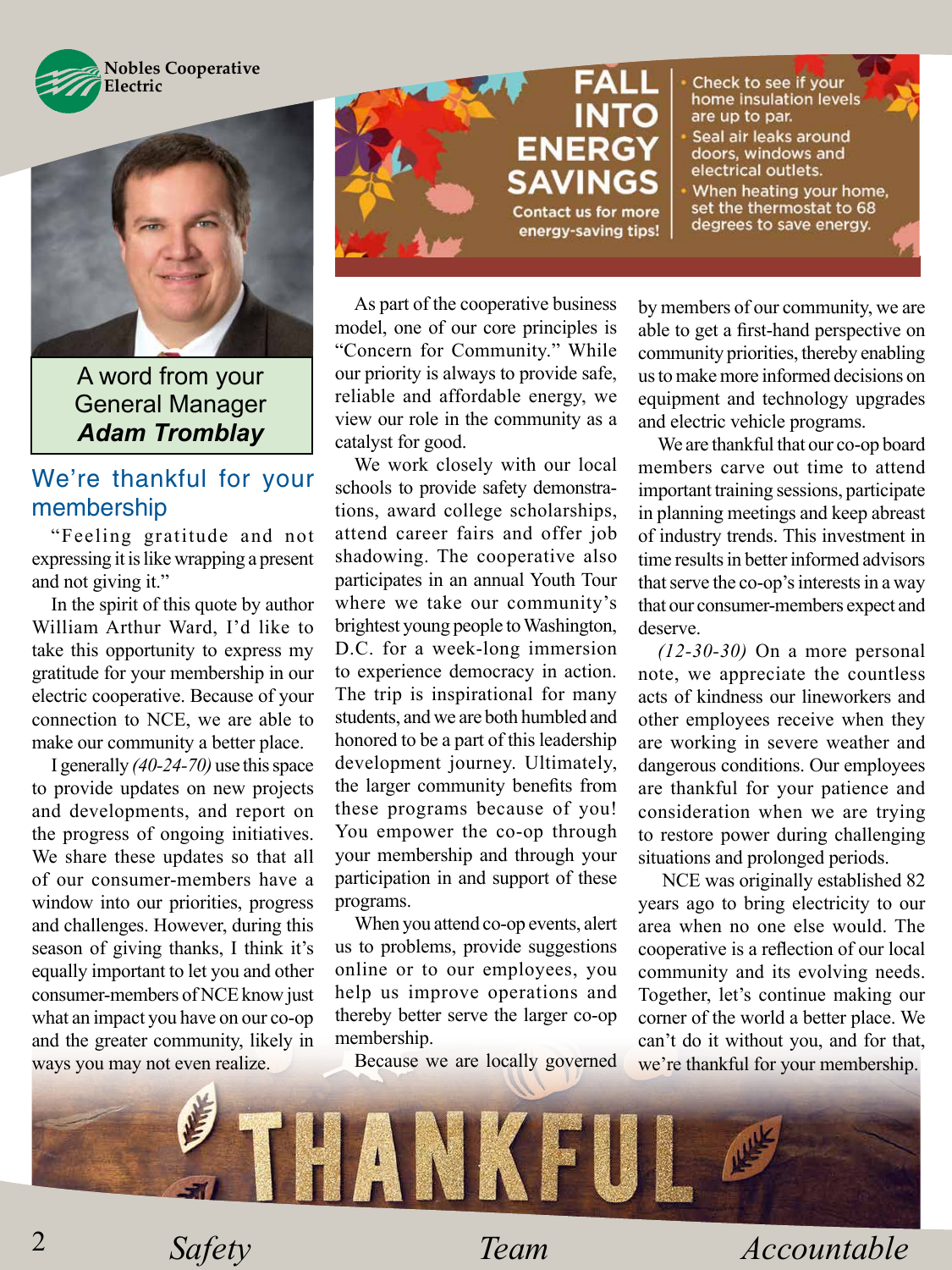

It's a shame that holiday lighting can lead to higher energy bills, but the good news is, there are strategies that can save you money without dampening your holiday spirit!

One of the best ways to save energy is LED lights, which use about 80 percent less energy than incandescent bulbs. The amount of money you can save depends on a lot of factors, including your electric rate and how many hours your holiday lights are turned on.

We've seen a number of savings estimates in energy costs. One report said that replacing five strings of traditional incandescent outdoor lights with LED bulbs could lower your bill from about \$14 to 22 cents. Another report said that replacing incandescent lights on a typical indoor tree with LED bulbs could lower your monthly cost from \$15 to \$2.

The reason incandescent bulbs are so *(23-41-32)* inefficient is that at least 90 percent of their energy is converted into heat, not light. LEDs, by contrast, convert virtually all their energy to light. This means up to 20 strings of LED lights can be linked together, whereas incandescent sets are typically limited to between three and five strings in a chain. The efficiency of LED lights also makes them safer because they generate so much less heat.

Aside from their energy efficiency, LED lights can last longer—around 200,000 hours or more, which is about 25 times longer than incandescent lights. The bulb is more durable because it is made of an epoxy instead of glass.

But not all LEDs are created equal. An LED that is not designed properly can flicker, change color or draw power even when it's turned off. To avoid these problems, purchase ENERGY STAR®-rated LEDs. To qualify for the ENERGY STAR rating, LED products must use 75 percent less energy than incandescent lighting and pass a number of additional tests.

There are other ways to cut energy expenses. You can use decorative solar light sets, which store energy during the day and release light during the night. Timers are also a good idea because they can reduce energy use, especially if you don't always remember to turn the lights off before bedtime.

We hope these tips help raise your holiday spirits without giving you the budget blues in January!



#### Learn more about the iRobot Roomba Vacuum

Robotic vacuums and floor cleaning robots have slowly been on the rise since they first hit the market around the turn of the century. Today's robotic vacuums have drastically improved over those 18 years with one of the standout companies being iRobot. The Roomba automatically adjusts to carpets, rugs or hard surfaces, Roomba can transition seamlessly to any room, on one level of your home.

The Wi-Fi connected Roomba 675 Robot Vacuum (\$299.99) is just fine for routine cleaning in a home that is pet-free and allows for scheduled cleaning. It is compatible with Amazon Alexa and the Google Assistant.

The Roomba i7+ (\$949.99) is the "top of the line" model currently offered by iRobot. The i7+ Roomba advertises a big improvement from the smaller models. It allows the unit to return to the base to empty the dust/debris bin into a disposable bag that can hold 30 robot bins. With new features like Imprint Smart Mapping and iAdapt 3.0, the Roomba can navigate through an entire level of your home and create visual landmarks of where it's been and where it has yet to clean.

For those tech savvy members that don't like cleaning, this may the item just for you!

October Auto Pay Winner is Kriene Kramer!

Take a minute to sign up for Auto Pay and you may win a \$25 bill credit. A winner is chosen each month.